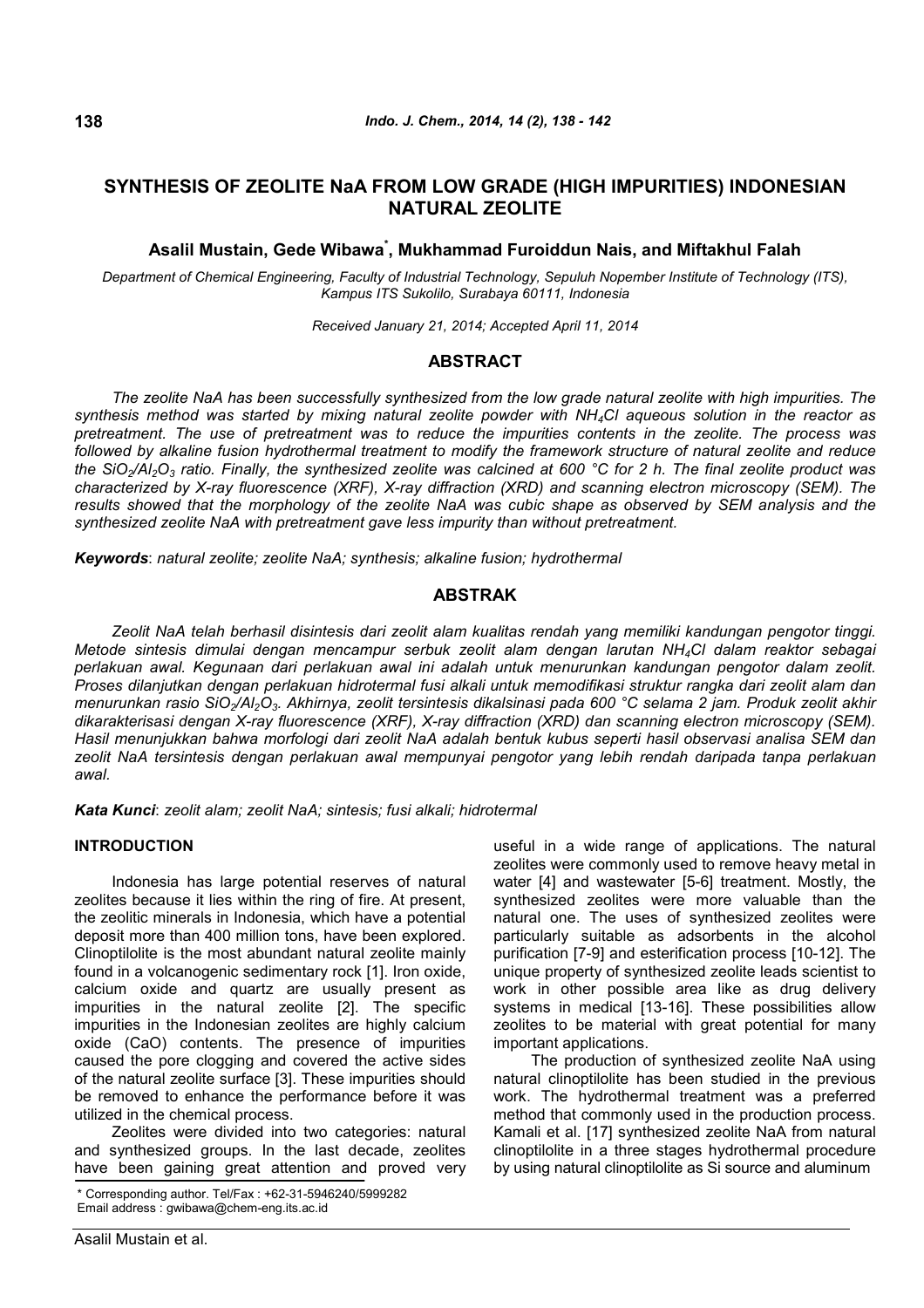|                                | Chemical composition of natural zeolite (wt%) |                         |                      |                      |               |  |
|--------------------------------|-----------------------------------------------|-------------------------|----------------------|----------------------|---------------|--|
| Component                      | Indonesian <sup>®</sup>                       | Turkish <sup>b</sup>    | Iranian <sup>c</sup> | Chilean <sup>o</sup> | Chinese $e^e$ |  |
| Al <sub>2</sub> O <sub>3</sub> | 8.50                                          | 13.11                   | 12.01                | 13.00                | 9.89          |  |
| SiO <sub>2</sub>               | 69.80                                         | 69.31                   | 66.03                | 67.00                | 65.52         |  |
| Na <sub>2</sub> O              | n.d.                                          | 0.52                    | 2.10                 | 2.60                 | 2.31          |  |
| K <sub>2</sub> O               | 6.64                                          | 2.83                    | 2.31                 | 0.45                 | 0.88          |  |
| CaO                            | 5.81                                          | 2.07                    | 3.20                 | 3.20                 | 3.17          |  |
| Fe <sub>2</sub> O <sub>3</sub> | 4.45                                          | 1.31                    | 1.25                 | 2.00                 | 1.04          |  |
| MgO                            | n.d.                                          | 1.13                    | 0.51                 | 0.69                 | 0.61          |  |
| MnO                            | 0.07                                          | n.d.                    | n.d.                 | 0.04                 | 0.06          |  |
| TiO <sub>2</sub>               | 0.35                                          | n.d.                    | 0.27                 | 0.20                 | 0.21          |  |
| $SiO2/Al2O3$                   | 8.21                                          | 5.29                    | 5.50                 | 5.15                 | 6.62          |  |
| $\sqrt[a]{\text{This}}$ work   | $\sqrt[p]{ }$ Ref. [5]                        | $\sqrt[c]{ }$ Ref. [18] |                      |                      |               |  |
| $^d$ Ref. [22]                 | $e^{\circ}$ Ref. [23]                         | Not detected            |                      |                      |               |  |

**Table 1.** Chemical composition of the natural zeolite in this study and another region



**Fig 1.** Schematic diagram of apparatus: (1) magnetic stirrer; (2) reactor equipped with electric heater; (3) thermocouple; (4) thermo control; (5) electric contactor

sulfate or sodium aluminate as Al source. In order to find a simple and fast method, Kazemian et al. [18] developed a synthesis of submicron zeolite LTA particles from natural clinoptilolite and industrial grade chemicals using one stage procedure. Since natural zeolite has a specific impurities depend on the mining location, the treatment of activation requires some modification based on the condition of the natural zeolite resources. Taffarel and Rubio [19] treated Chilean zeolites by chemical method using some solution and activation with  $NH<sub>4</sub>Cl$  at room temperature caused a decrease in CaO, MgO and K<sub>2</sub>O composition.

The impurities contained in the synthesized zeolites and homogeneous product remained a problem to be overcome in the synthesis process. The aim of this study was to develop a synthesis method of low-grade natural zeolite with high impurities to produce synthesized zeolites NaA via alkaline fusion hydrothermal method. The effect of pretreatment and characterization of the product was also discussed as well.

### **EXPERIMENTAL SECTION**

#### **Materials**

The low grade natural zeolite from Bandung (region of Indonesia) was used in the present study. The material was firstly washed with distilled water in order to remove all the soluble impurities. The sample was pulverized by using crusher, followed by screening process to give the particle size of 80-140 mesh and then dried in the oven at 110 °C. The chemical composition of the natural zeolite sample was estimated by using X-ray fluorescence (XRF) technique as presented in Table 1 together with the chemical composition of natural zeolite from another region as comparison. The results present that the impurities of Indonesian natural zeolite is higher than the comparing regions with the main impurities is CaO (5.81 wt%). Meanwhile, the CaO content of commercial zeolite A is only about 2 wt%. Ammonium chloride (NH4Cl), sodium hydroxide (NaOH) and sodium aluminates (NaAlO $_2$ ) used in this study were produced by domestic company with industrial grade materials. NH<sub>4</sub>Cl aqueous solution from 1 to 2 mol $\cdot$ L<sup>-1</sup> and NaOH aqueous solution 2 mol $\cdot$ L<sup>-1</sup> were prepared with distilled water.

#### **Instrumentation**

The apparatus used in this study consists of 100 ml reactor equipped with stirrer, heater, and thermocouple. The temperature of the reactor was controlled by using thermo control (Transmitt G-7) with accuracy of  $\pm$  1 °C. The schematic diagram of the apparatus was shown in Fig. 1.

The chemical compositions of the samples were carried out by X-ray fluorescence (XRF) using PANalytical PW 4030 Spectrometer. X-ray Diffraction (XRD) patterns were obtained by using Philips X'Pert MPD diffractometer. The powder patterns were taken in the continuous mode with a 20 range. Cu K $\alpha$  radiation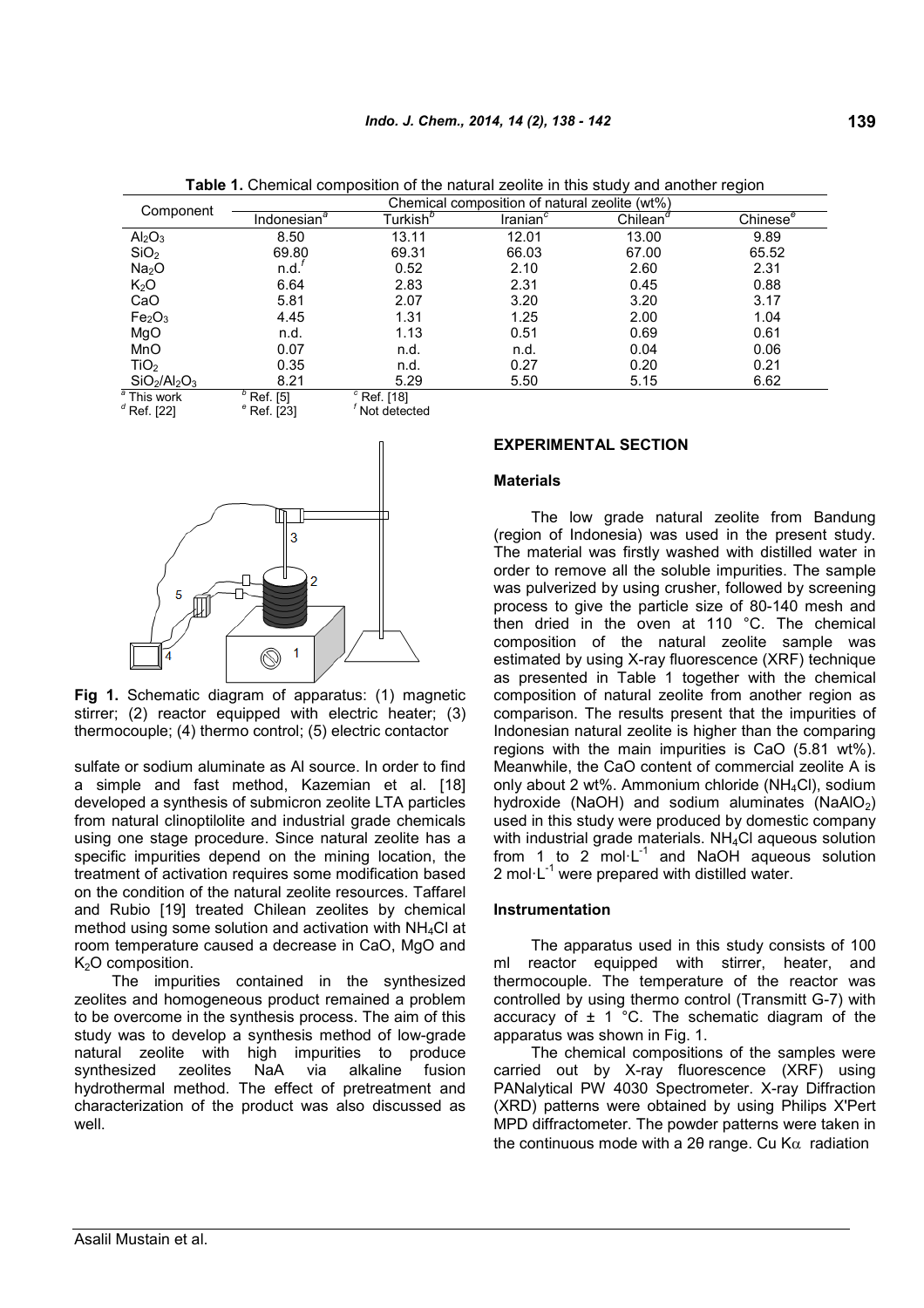| Sample<br>Code              | NH <sub>4</sub> Cl<br>$(mol·L^{-1})$ | <b>Agitation Time</b><br>(h) | $SiO2/Al2O3$ | CaO<br>(wt%) | Crystallinity phase                  |  |
|-----------------------------|--------------------------------------|------------------------------|--------------|--------------|--------------------------------------|--|
| ZN                          |                                      | <b>Natural Zeolites</b>      | 8.21         | 5.81         | $+ M^2$<br>$\mathsf{C}^{\mathsf{I}}$ |  |
| Z0                          |                                      |                              | 1.74         | 5.06         | ΖA <sup>3</sup>                      |  |
| Z1                          |                                      | 12                           | 2.02         | 2.54         | ΖA                                   |  |
| Z <sub>2</sub>              |                                      | 16                           | 1.92         | 4.39         | ΖA                                   |  |
| Z3                          |                                      | 20                           | 2.04         | 2.38         | ΖA                                   |  |
| Ζ4                          |                                      | 12                           | 1.93         | 2.16         | ZA                                   |  |
| Z5                          | 1.5                                  | 16                           | 1.96         | 4.55         | ΖA                                   |  |
| Z6                          |                                      | 20                           | 2.00         | 3.36         | ΖA                                   |  |
| Z7                          |                                      | 12                           | 1.94         | 2.42         | ΖA                                   |  |
| Z8                          | 2                                    | 16                           | 1.97         | 2.16         | ΖA                                   |  |
| Z9                          |                                      | 20                           | 1.90         | 3.13         | ΖA                                   |  |
| $\sim$ $\sim$ $\sim$ $\sim$ | $2 - 1 - 2$                          | $3 - m + m$                  |              |              |                                      |  |

**Table 2.** The effect of pretreatment on the final product of the synthesis process

 $C$ linoptilolite  $<sup>2</sup>$  Mordenite</sup>  $^{\circ}$ Zeolit NaA

**Table 3.** Chemical composition of the natural zeolite, synthesized zeolite (Z4) and commercial zeolite A by mean of XRF

| Component                      | <b>Natural Zeolite</b> | Synthesized Zeolite; Z4 | Commercial Zeolite A |
|--------------------------------|------------------------|-------------------------|----------------------|
|                                | (wt%)                  | (wt%)                   | (wt%)                |
| Al <sub>2</sub> O <sub>3</sub> | 8.5                    | 30.3                    | 26                   |
| SiO <sub>2</sub>               | 69.8                   | 58.6                    | 39.3                 |
| K <sub>2</sub> O               | 6.64                   | 4.35                    | 24.2                 |
| CaO                            | 5.81                   | 2.16                    | 2.19                 |
| Fe <sub>2</sub> O <sub>3</sub> | 4.45                   | 3.99                    | 3.41                 |
| TiO <sub>2</sub>               | 0.35                   | 0.33                    | 0.42                 |
| V <sub>2</sub> O <sub>5</sub>  | 0.008                  | 0.04                    | 0.02                 |
| MnO                            | 0.071                  | 0.084                   | 0.067                |
| CuO                            | 0.03                   | 0.047                   | 0.047                |
| <b>BaO</b>                     | 0.07                   | 0.08                    | 0.09                 |
| $SiO2/Al2O3$                   | 8.21                   | 1.93                    | 1.51                 |

was used with the tube operated at 40 kV and 30 mA. PANalytical X'Pert HighScore software was used to confirm the crystallinity phase of the samples from the powder patterns. The particle morphology of the synthesized zeolites were investigated by scanning electron microscopy (SEM) analysis, performed by using Carl Zeiss EVO MA10 instrument. To avoid surface charging, samples were coated with gold under vacuum prior to analysis.

### **Procedure**

The process was started by mixing 5 g of natural zeolite powder with 100 ml of NH4Cl aqueous solution from 1 to 2 mol $\cdot$ L<sup>-1</sup> and stirred from 12 to 20 h in the reactor at room temperature as pretreatment. Pretreatment was intended to reduce the impurities contents in the natural zeolite. The resulting material was filtered and dried at 110 °C for 10 h. The process was followed by alkaline fusion hydrothermal treatment to modify the framework structure of natural zeolite. The process was carried out by mixing the preceding material with 90 mL of NaOH aqueous solution 2 mol $\cdot L^{\frac{1}{7}}$ and 6.13 g (stoichiometric calculation) of sodium aluminates under magnetic stirring in the reactor at 80 °C for 8 h. The final synthesis solution was filtered, washed with distilled water and then dried in the oven at 110 °C for 10 h. Finally, the product was calcined in the furnace at 600 °C for 2 h to remove the occluded organics from inside the zeolite pore space.

# **RESULT AND DISCUSSION**

The chemical composition and the cristallinity phase of each sample by means of XRF and XRD analysis are given in Table 2. The results show that the CaO content in the synthesized zeolite significantly decreased after the synthesis process. The  $SiO<sub>2</sub>/Al<sub>2</sub>O<sub>3</sub>$ ratio can also be reduced in the range of 1.7-2 and zeolite NaA is the predominant crystallinity phase in the sample product. Due to the  $SiO<sub>2</sub>/Al<sub>2</sub>O<sub>3</sub>$  ratio of several samples of zeolite NaA are in the range of 1.4-2.2, the  $SiO<sub>2</sub>/Al<sub>2</sub>O<sub>3</sub>$  ratio of the natural zeolites in this work (=8.21, as shown in Table 2) must be reduced by adding appropriate amounts of sodium aluminate in the alkaline medium provided by sodium hydroxide as mineralizing agent. The synthesis process of zeolite NaA from natural zeolite in this study based on the following mechanisms [18],

 $\text{NaAlO}_2 + 2 \text{ H}_2\text{O} \rightarrow \text{NaAl(OH)}_4$  (1)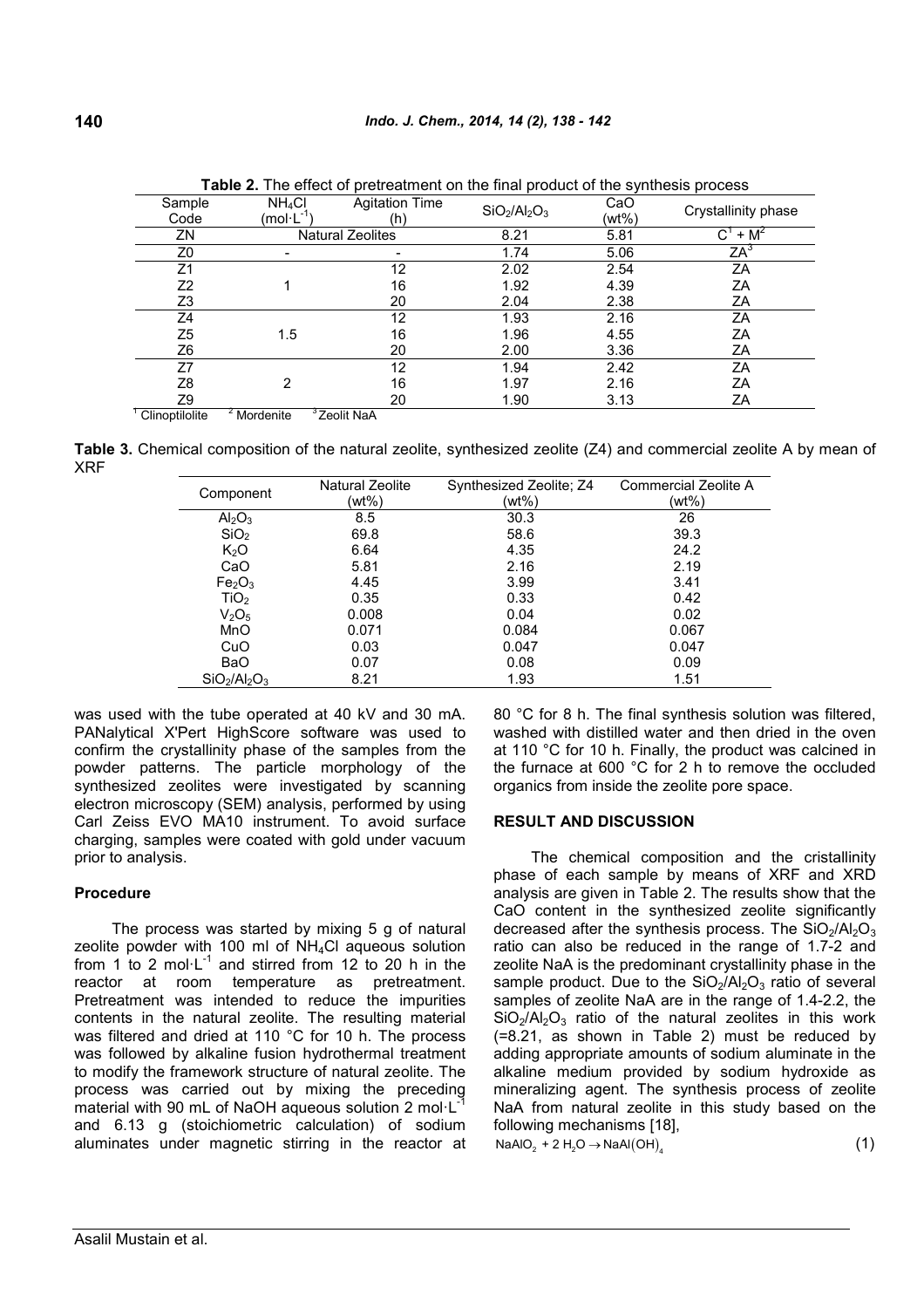

**Fig 2.** Experimental XRD pattern: (a) natural zeolite and (b) synthesized zeolite NaA **Fig 3.** SEM image of the natural zeolite



**Fig 4.** SEM image of the synthesized zeolite NaA

 $2$  Na<sub>s</sub> $\left[\left(\mathsf{AIO}_2\right)_6\right. \left(\mathsf{SiO}_2\right)_{30}\right]$   $n$ H<sub>2</sub>O + 48 NaAl $\left(\mathsf{OH}\right)_4 \rightarrow$  5 Na $_{12}\left[\left(\mathsf{AIO}_2\right)_{12}\left(\mathsf{SiO}_2\right)_{12}\right]$   $m$ H<sub>2</sub>O  $\qquad$   $\qquad$   $\qquad$   $\qquad$ The best product obtained from this process was sample Z4 because of natural zeolite with  $SiO<sub>2</sub>/Al<sub>2</sub>O<sub>3</sub>$  ratio of 8.21 was converted to zeolite NaA with  $SiO<sub>2</sub>/Al<sub>2</sub>O<sub>3</sub>$  ratio of 1.93 and CaO impurities might also be reduced from 5.81 wt% to 2.16 wt% by the addition of 1.5 mol $\cdot$ L<sup>-1</sup> NH4Cl and agitation time of 12 h.

Alkaline fusion hydrothermal treatment without the addition of  $NH_4C$ . which in this case is sample  $Z_0$ . shows that CaO contents in this product remain high as in the natural zeolite. In the synthesis process with or without the addition of  $NH<sub>4</sub>Cl$ , zeolite NaA can be produced. However, the product of the process without the addition of NH4Cl still contains high CaO impurities. The developed pretreatment in this study is advantageous because the  $SiO<sub>2</sub>/Al<sub>2</sub>O<sub>3</sub>$  ratio is still around 2 (low ratio) and it doesn't change the framework structure of the zeolite products with alkaline fusion hydrothermal treatment. Moreover, it is also able to reduce the CaO impurities [19].



The chemical composition of the natural zeolite, synthesized zeolite (Z4) and commercial zeolite A are presented together in Table 3. In these results, the  $Al_2O_3$  content of the synthesized zeolite significantly increased to 30.3 wt% in comparison to the parent natural zeolite (i.e. 8.5 wt%) due to the addition of sodium aluminates in the synthesis process. These results are revealed that the synthesized zeolite (Z4) has similar compositions with the commercial zeolite A. The differences are only in the observed  $K_2O$ ,  $SiO<sub>2</sub>$ , and  $Al_2O_3$  contents, but the value of  $SiO_2/Al_2O_3$  ratio is quite similar. In addition, the main components of zeolite, which are  $SiO<sub>2</sub>$  and  $Al<sub>2</sub>O<sub>3</sub>$  contents, in the synthesized zeolite NaA are higher than the commercial one. From a chemical composition point of view, the developed process in this study is advantage as the total amount of  $SiO<sub>2</sub>$  and  $Al<sub>2</sub>O<sub>3</sub>$  in the product are approximately 88.9 wt%.

The XRD measured pattern of the raw natural zeolite is shown in Fig. 2a. According to this result, clinoptilolite (2 $\theta$  = 9.83°, 22.37°, 26.05°, 28.17°, 30.00°, 32.01°) and mordenite (2 $\theta$  = 9.76°, 22.21°, 25.58°, 27.68°) phases were observed. Fig. 2b shows the experimental pattern of the synthesized zeolite (Z4) and it clearly presents that the product of the synthesized zeolite in this study belongs to zeolite NaA  $(2\theta = 7.18^{\circ}, 10.16^{\circ}, 21.65^{\circ}, 23.97^{\circ}, 27.09^{\circ}, 29.92^{\circ},$ 34.16°) as indicated by the position of the peak patterns. The crystallographic parameters of the zeolite NaA are the cubic crystal system and the space group Fm3c with the lattice parameters  $a = b = c = 24.61$  Å and  $\alpha = \beta = \gamma = 90^{\circ}$  [20].

SEM micrograph of the natural zeolite and synthesized zeolite (Z4) are illustrated in Fig. 3 and 4, respectively. From these micrographs, the sharp edged natural zeolite can be converted into zeolite NaA which has smoothed morphology. The raw zeolite, with an